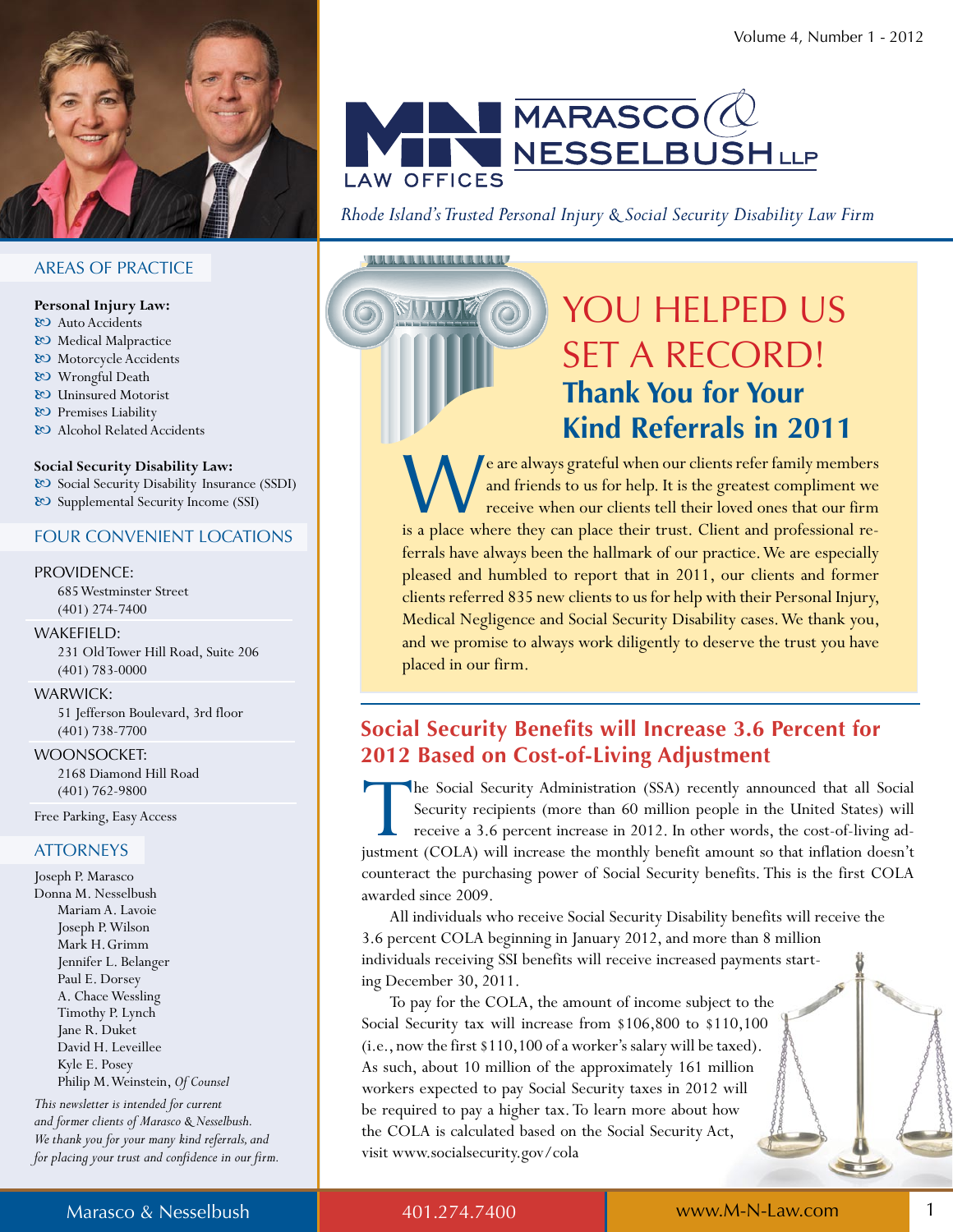

### **MEET OUR ATTORNEYS Philip M. Weinstein, Of Counsel**

**Philip M. Weinstein is one of**<br>the finest, most experienced<br>Personal Injury litigators in<br>New England. He is past President hilip M. Weinstein is one of the finest, most experienced Personal Injury litigators in of the Rhode Island Bar Association, past President of the Rhode Island Trial Lawyers Association (now the Rhode Island Association for Justice),

and served on the Board of Governors of the American Trial Lawyers Association (now the American Association for Justice). Attorney Weinstein received his J.D. from Howard University Law School and his undergraduate degree from Boston University College of Business Administration.

#### *Please describe some of the highlights of your distinguished legal career.*

I am proud to have been nominated by my colleagues to lead several professional organizations, including the Rhode Island Bar Association. I'm also proud to have successfully tried the first case in Rhode Island in which an insurance company was held liable for "bad faith" regarding someone with Uninsured Motorist coverage. I have also successfully litigated numerous medical malpractice and injury claims, some settling for more than a million dollars, and have served as a mediator and arbitrator, both privately and for the U.S. District Court and Rhode Island Superior Courts. I am now proud to be of counsel to the respected law firm of Marasco & Nesselbush.

#### *What case are you most proud of having litigated?*

A client suffering from multiple myeloma was referred to me. He had sprayed trees for an electric company twenty years earlier with a chemical used to defoliate forests in the Vietnam War. I asked his oncologist whether he believed the the chemical exposure had caused the cancer; the doctor said it did. We then filed a lawsuit (*Depetrillo vs. Dow Chemical*) against one of the largest, most powerful corporations on earth. Through the legal process, I learned that chemical manufacturers knew in the 1940s that this chemical, dioxin, caused cancer, and had concealed this information from the U.S. Government, and from other users of the chemical.

We hired some of the leading experts on toxicology and cancer causation. A four week jury trial resulted in a remarkable recovery for my clients. Dow Chemical appealed to the Rhode Island Supreme Court, which upheld the verdict, establishing a precedent for the admission of expert testimony in Rhode Island. The Associated Press reported this verdict throughout the nation. I received many requests for assistance from Vietnam War veterans with cancer. The U.S. Government developed a compensation program for Vietnam Veterans and family members with cancer caused by Agent Orange exposure. I'm happy to be sharing this same zeal and drive with Marasco & Nesselbush clients.

*What do you enjoy doing when you are not practicing law?* I'm a serious swimmer, and I regularly participate in an annual swim from Newport to Jamestown. I also play tennis and golf, and scuba dive. My wife and I enjoy worldwide travel, including recent trips to Botswana, Zambia and South Africa, to Southeast Asia (Vietnam, Thailand, Laos and Cambodia), and to Rajastan, India. We live in Massachusetts, and own a second home in Costa Rica.

**A<sup>S</sup> w E L E T O U R O w N L I g h T S h I N E , w E U N c O N S c I O U S L Y g I v E O T h E R P E O P L E P E R M I S S I O N T O D O T h E S A M E .** *- N e l s o n M a n d e l a*

## **MARAScO & NESSELbUSh Employees Share Our Holiday Spirit**

O ur firm is proud that our employees invest their time and energy into the community. We worked together to make the Thanksgiving and Christmas holidays brighter for those in need. For Thanksgiving, we invited our clients to enter a drawing for a Thanksgiving basket. Each basket was stuffed with every imaginable Thanksgiving food, along with a gift card for perishables. We gave these away during Thanksgiving week to six lucky families.

During the Christmas season, we offered support to a domestic violence advocacy center, the Women's Center of RI. Our staff and attorneys contributed new toys and warm clothing for children in families affected by domestic abuse. While there were many more people in need than our firm alone could support, we are proud that Marasco & Nesselbush continues to lend a strong, caring hand whenever we can.

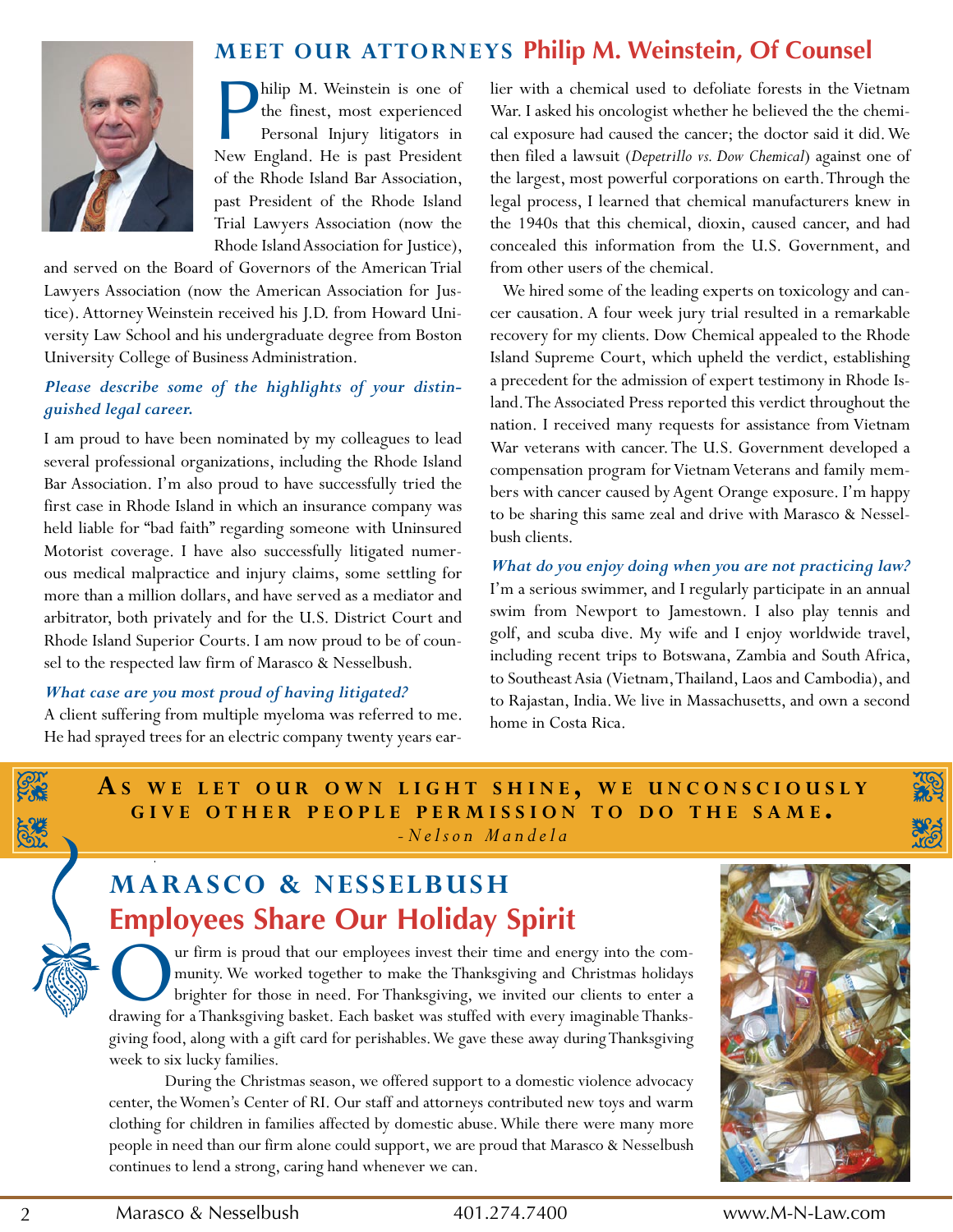## **PERSONAL INJURY LAw**

## **Workplace Accident Results in \$315,000 Recovery**

n addition to Workers Compensation benefits, under certain circumstances, workplace injuries can result in successful personal injury claims. In one such case, our client, who worked for a security company, descended an ex n addition to Workers Compensation benefits, under certain circumstances, workplace injuries can result in successful personal injury claims. In one such case, our client, who worked for a semulation of sand, lost her footing, and fell, resulting in severe back injuries. She received Workers Compensation from her employer. However, the property was owned and controlled by a separate company, which had a duty to maintain the area in a safe condition. As a result, our client received Workers Compensation and was able to pursue a personal injury claim.

Initially, the insurance carrier for the owner of the ramp refused to negotiate. They suggested that the claimed damages were the result of a pre-existing medical condition. They also asserted that the plaintiff was largely responsible for her own injuries. After intensive litigation, Marasco & Nesselbush attorney Philip Weinstein was able to achieve a substantial settlement through mediation. Attorney Weinstein obtained the support of an economist and employed a well-respected medical expert to persuade both the mediator and the insurance company to offer \$315,000 to resolve the case.

Generally, employees who collect Workers Compensation benefits are unable to sue their employers. However, there may well be other legally liable parties. In this case, the owner of the property ultimately compensated our client substantially more than her meager Workers Compensation benefits. Marasco & Nesselbush ensures that injured clients are compensated by all legally responsible parties.

## **Partner DONNA M. NESSELBUSH**

*Honored by RI Bar Foundation as Fellow*<br> **Partner Donna M. Nesselbush has been named Island Bar Foundation as a Fellow, an honor b<br>
persons whose professional and public career** artner Donna M. Nesselbush has been named by the Rhode Island Bar Foundation as a Fellow, an honor bestowed upon persons whose professional and public careers have demonstrated their outstanding dedication to the welfare of the community. Ms. Nesselbush was one of only 17 attorneys nominated in 2011, and her induction was unanimously approved by the Foundation's Board of Directors.

"I was deeply honored to be nominated for this fellowship by my esteemed colleague, Attorney Christine McBurney," noted Ms. Nesselbush. "Through my three areas of service–as a Social Security attorney, as a Rhode Island state Senator, and as a Municipal Court Judge-I work every day to the best of my ability to serve the interests of justice and improve our community. I am proud to share these pursuits with the other Fellows of the Rhode Island Bar Foundation, and I am truly grateful for this honor."

Clip this and keep in the glove box of your vehicle

## What to Do If You Are In An Auto Accident

Call 911 right away. Do NOT move your vehicle until a police officer says it's OK, unless it's necessary for safety reasons.

If you or your passengers are hurt, get medical help right away. If paramedics, EMTs, or police officers advise you or your passengers to take an ambulance to an emergency room, do it.

Get the names, addresses, and phone numbers of everyone who saw the accident happen (including other drivers and people walking on the street).

Get the names, addresses, drivers' license numbers and insurance information from all the other drivers involved in the accident.

If the person who hit you flees the scene before the police arrive, try to get the license plate number. Write down the plate number, state, color and model of car, if possible.

If possible, take pictures of the accident scene and damage to all vehicles with a camera or cell phone.

Never talk with an insurance company (even your own) before you talk with your attorney.

Please visit our website

www.**M-n-Law**.com

or call us at

**(401) 274-7400** 

for more information or a free legal consultation about a car, truck or cycle accident.



 $\bigcirc$ 

16

find us on facebook! Marasco And Nesselbush